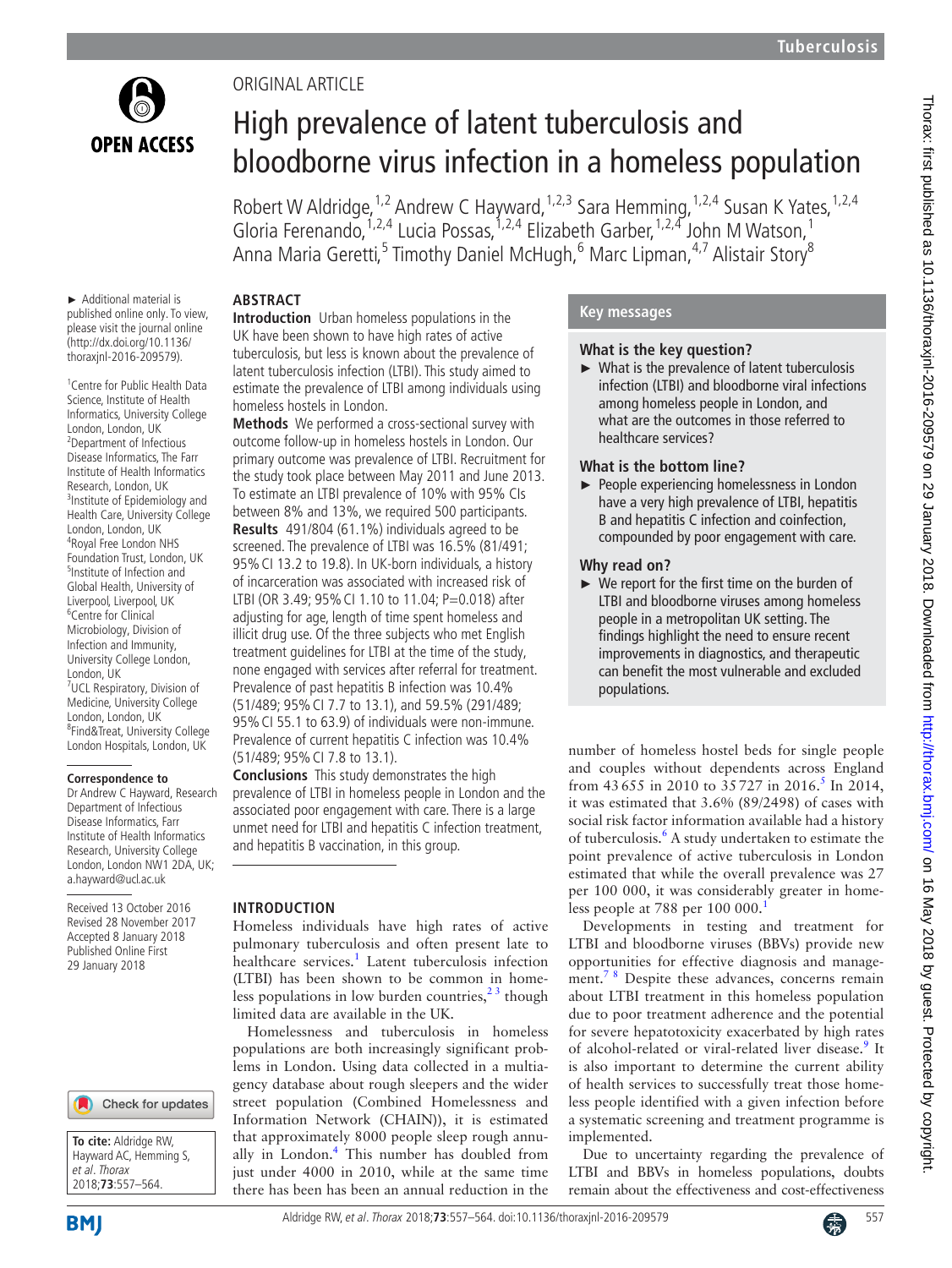of a targeted LTBI and BBV screening strategy in this group. We therefore undertook a cross-sectional survey to estimate the prevalence of LTBI and BBVs among individuals in homeless hostels in London, a group which is broadly representative of the homeless population of the UK. We also examined outcomes of referral to healthcare services after 12 months.

#### **Methods**

### **Study population**

We performed a cross-sectional survey testing for LTBI, hepatitis B, hepatitis C and HIV in residents of homeless hostels in London. The study was conducted alongside the Find and Treat (F&T) service run by the National Health Service (NHS). F&T identifies cases of active tuberculosis using digital chest radiography and supports patients to complete treatment.<sup>10</sup> Recruitment for the study took place between May 2011 and June 2013, and convenience sampling was used as individuals were screened within the F&T programme. Individuals were eligible to participate in the study if they were over 18 years, resident at a homeless hostel on the day of F&T screening, had a tuberculosis screening chest radiograph by F&T (or elsewhere within the last 6 months that could be proven) and were able to provide written informed consent.

Sociodemographic and risk factor data including self-reported age, sex, history of imprisonment, history of drug and alcohol use, history of homelessness and country of birth were collected by dedicated research team using a paper-based questionnaire. The questionnaire was piloted and improved with help from homeless hostel users at the start of the study.

#### **Referral to NHS services**

In line with the National Institute for Health and Care Excellence (NICE) guidelines, up to March 2012, individuals diagnosed

with LTBI were offered advice about tuberculosis symptoms, and those coinfected with HIV were referred to local health services.<sup>[11](#page-7-8)</sup> After March 2012, all individuals diagnosed with LTBI who were under the age of 35 years were to be referred to local health services, reflecting new NICE guidelines for identi-fying and managing tuberculosis among hard-to-reach groups.<sup>[12](#page-7-9)</sup> Individuals with current hepatitis B or hepatitis C infection and previously undiagnosed HIV infection were referred to 14 local health services, and the outcomes were collected 12 months after referral by the research team phoning and speaking to clinicians and nurses to whom the patients were referred.

The study received approval from the East of England—Essex National Research Ethics Service Committee (no 10/H0302/5).

## **Laboratory testing**

Whole venous blood samples were collected to test for LTBI and BBVs. LTBI was measured using the QuantiFERON-TB Gold gamma interferon release assay (Cellestis, Australia) following the manufacturer's instructions for interpretation [\(table](#page-1-0) 1).

Hepatitis B surface antigen (HBsAg), core total antibody (anti-HBc) and surface antibody (anti-HBs) were detected by the Architect immunoassay (Abbott Diagnostics, Germany). Hepatitis B infection was classed as current in subjects who tested positive for HBsAg at screening with confirmation by HBsAg neutralisation. Hepatitis B was classified as confirmed past in those who were HBsAg negative, anti-HBc positive and anti-HBs positive and probable past in those who were HBsAg negative, anti-HBc positive and anti-HBs negative. For all analyses, we combine these two groups of confirmed and probable past into one group of past hepatitis B infection, and we refer to them as such throughout the rest of the paper. Non-immune

<span id="page-1-0"></span>

| Definitions of classifications used for LTBI, hepatitis B, hepatitis C and HIV<br>Table 1 |                                         |                                                                                                                                                              |                        |
|-------------------------------------------------------------------------------------------|-----------------------------------------|--------------------------------------------------------------------------------------------------------------------------------------------------------------|------------------------|
| <b>Infection</b><br>(number screened)                                                     | <b>Classification status</b>            | <b>Definition</b>                                                                                                                                            | Number classified (%*) |
| Latent tuberculosis<br>$(n=489)$ <sup>+</sup>                                             | Positive‡                               | TB-specific antigen response > 0.35 IU/mL and no evidence of active disease<br>on clinical assessment                                                        | 81 (16.5)              |
|                                                                                           | Negative                                | TB-specific antigen response <0.35 IU/mL                                                                                                                     | 408 (83.1)             |
| <b>Hepatitis B</b>                                                                        | Current                                 | HBsAq positive, anti-HBc negative, anti-HBs negative                                                                                                         | 7(1.4)                 |
| $(n=489)$ <sup>+</sup>                                                                    | Past                                    | HBsAg negative, anti-HBc positive, anti-HBs positive (confirmed; n=43)<br>0r<br>HBsAg negative, anti-HBc positive, anti-HBs negative (probable past; $n=8$ ) | 51 (10.4)              |
|                                                                                           | Immune probably through<br>vaccination§ | HBsAq negative, anti-HBc negative¶, anti-HBs positive                                                                                                        | 140 (28.7)             |
|                                                                                           | Non-immune                              | HBsAq, anti-HBc, anti-HBs negative                                                                                                                           | 291 (59.5)             |
| Hepatitis C<br>$(n=491)$                                                                  | Current                                 | Anti-HCV positive and HCV RNA positive                                                                                                                       | 51 (10.4)              |
|                                                                                           | Past                                    | Anti-HCV positive, HCV RNA negative and RIBA positive                                                                                                        | 13(2.7)                |
|                                                                                           | Uncertain history                       | Anti-HCV positive or equivocal, HCV RNA negative and no RIBA or insufficient<br>sample for testing                                                           | 3(0.6)                 |
|                                                                                           | Negative                                | Anti-HCV and HCV RNA negative                                                                                                                                | 424 (86.4)             |
| HIV<br>$(n=491)$                                                                          | Seropositive                            | Anti-HIV/p24 antigen positive                                                                                                                                | 5(1.0)                 |
|                                                                                           | Seronegative                            | Anti-HIV/p24 antigen positive                                                                                                                                | 486 (99.0)             |

\*Denominator for each percentage is number screened, in first column.

†Two missing LTBI results as indeterminate and two missing hepatitis B test results due to insufficient sample for testing.

‡Further details available from Cellestis, Australia, including interpretation of controls.<sup>[34](#page-7-10)</sup>

§Median anti-HBs level was 195 IU/L (IQR 46-945).

¶Three subjects had equivocal anti-HBc and negative anti-HBe.

HBc, hepatitis B core; HBe, hepatitis B envelope; HBs, hepatitis B surface; HBsAg, hepatitis B surface antigen; HCV, hepatitis C virus; LTBI, latent tuberculosis infection; RIBA, Recombinant ImmunoBlot Assay.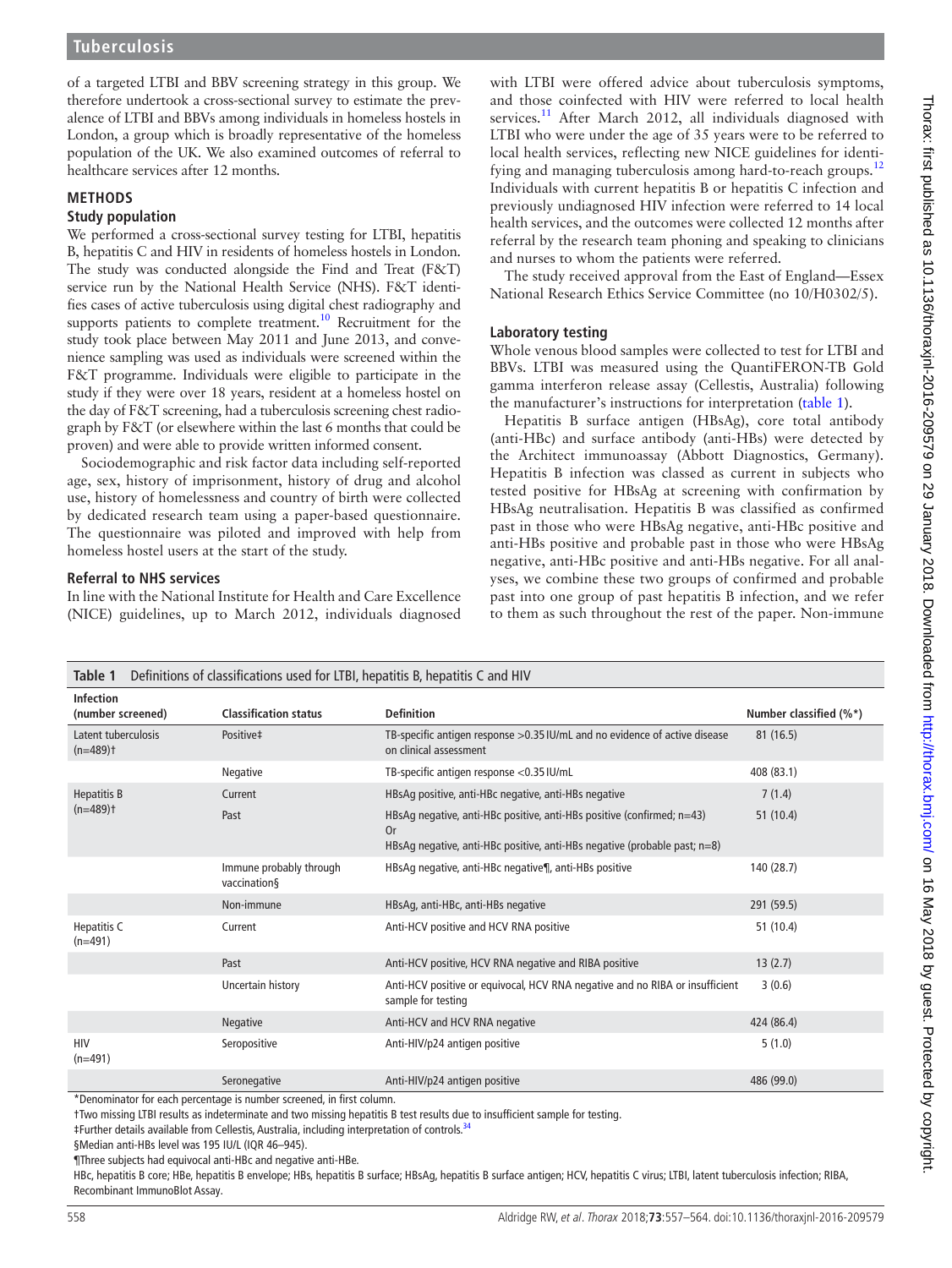hepatitis B status was defined by absence of all hepatitis B markers.

Anti-hepatitis C virus (HCV) was detected by the Vitros chemiluminescence assay (Ortho Clinical Diagnostics). Hepatitis C RNA was measured by either a real-time PCR assay based on the method described by Komurian-Pradel *et al*[13](#page-7-11) or the Abbott M2000 Real-Time hepatitis C assay.<sup>14-18</sup> Samples reactive for anti-HCV but with undetectable hepatitis C RNA underwent anti-HCV confirmation by the Recombinant ImmunoBlot Assay (RIBA, Chiron) or the Line Immunoassay (Inno-Lia; Innogenetics). Hepatitis C infection was classed as current in anti-HCV positive subjects who tested hepatitis C RNA positive and past in those who showed undetectable hepatitis C RNA with confirmed anti-HCV positivity ([table](#page-1-0) 1). HIV screening was performed by the Architect combined HIV antibody/p24 antigen chemiluminescence assay (Abbott Diagnostics).

#### **Analysis**

The primary outcome for the study was the proportion of subjects with a positive QuantiFERON-TB Gold assay result. Based on studies in marginalised populations in the USA, $2319$ we expected a minimum of 10% of participants to test positive for LTBI. To measure this within 95% CIs between 8% and 13%, we required 500 participants. Secondary outcomes were hepatitis B, hepatitis C and HIV status and outcomes in those referred to healthcare services for all infections. Data from the paper questionnaires were entered onto a Microsoft Access database created for the study. Categorisation of categorical variables, methods of assessment and treatment of missing data are presented in an online [supplementary appendix](https://dx.doi.org/10.1136/thoraxjnl-2016-209579). A descriptive analysis of baseline variables and their association with primary and secondary outcomes was performed. We considered age, a priori, as a confounding variable for LTBI. History of imprisonment, history of drug and alcohol use, history of homelessness and country of birth were considered as exposure variables, and a logistic regression model was used to examine the evidence for these as risk factors for LTBI. Data were analysed in STATA V.14.

## **Results**

#### **Study population**

After accessing the F&T mobile screening service, 804 individuals were approached by research staff and invited to participate in the study. A total of 542/804 (67.4%) individuals consented to take part ([figure](#page-2-0) 1). A total of 51 (9.4%) individuals were subsequently excluded, mainly due to a lack of venous access for blood sampling  $(n=31)$ . A total of 491 individuals were therefore included in the analysis. A majority of participants (437/491, 89.0%) were men aged between 30 and 49 years (257/491, 52.3%), born in the UK (305/491, 62.1%) and current tobacco smokers (394/491, 80.2%). Most (443/491, 90.2%) reported to have been homeless for one or more years. Just over half (263/481, 54.7%) had spent time in prison. Drug use was common with 107/491 (21.8%) ever having smoked heroin or crack cocaine and 86/491 (17.5%) ever having injected either crack cocaine or heroin. A large number of individuals (202/477, 42.3%) had ever been concerned about their drinking or had had a health worker express concern about their alcohol consumption. Results of testing are shown in tables [1 and 2](#page-1-0) and in figures [2 and 3](#page-4-0).

## **Latent tuberculosis infection**

The overall prevalence of LTBI was estimated at 81/491 (16.5%; 95%CI 13.2 to 19.8). Prevalence was higher in those born outside of the UK (52/186, 28.0%; 95%CI 21.4 to 34.4) relative to those born in the UK (29/305, 9.5%; 95%CI 6.2 to 12.8), but both were substantially higher than the 1.6% (95% CI 0.2 to 5.7) prevalence found in patients with inflammatory bowel disease screened for LTBI before initiation of anti-tumour necrosis factor alpha therapy in the UK [\(figure](#page-4-0) 2).<sup>20</sup> A multivariable analysis was conducted to identify risk factors for LTBI in those individuals born in the UK.



<span id="page-2-0"></span>**Figure 1** Recruitment flow chart. \*It was operationally extremely intensive to collect data on the number of individuals who were eligible, approached and refused screening; therefore, these data were only collected at the start of the study. These numbers are therefore estimated on the basis of data collected at the start of study (numbers in parenthesis). BBV, bloodborne virus; LTBI, latent tuberculosis infection.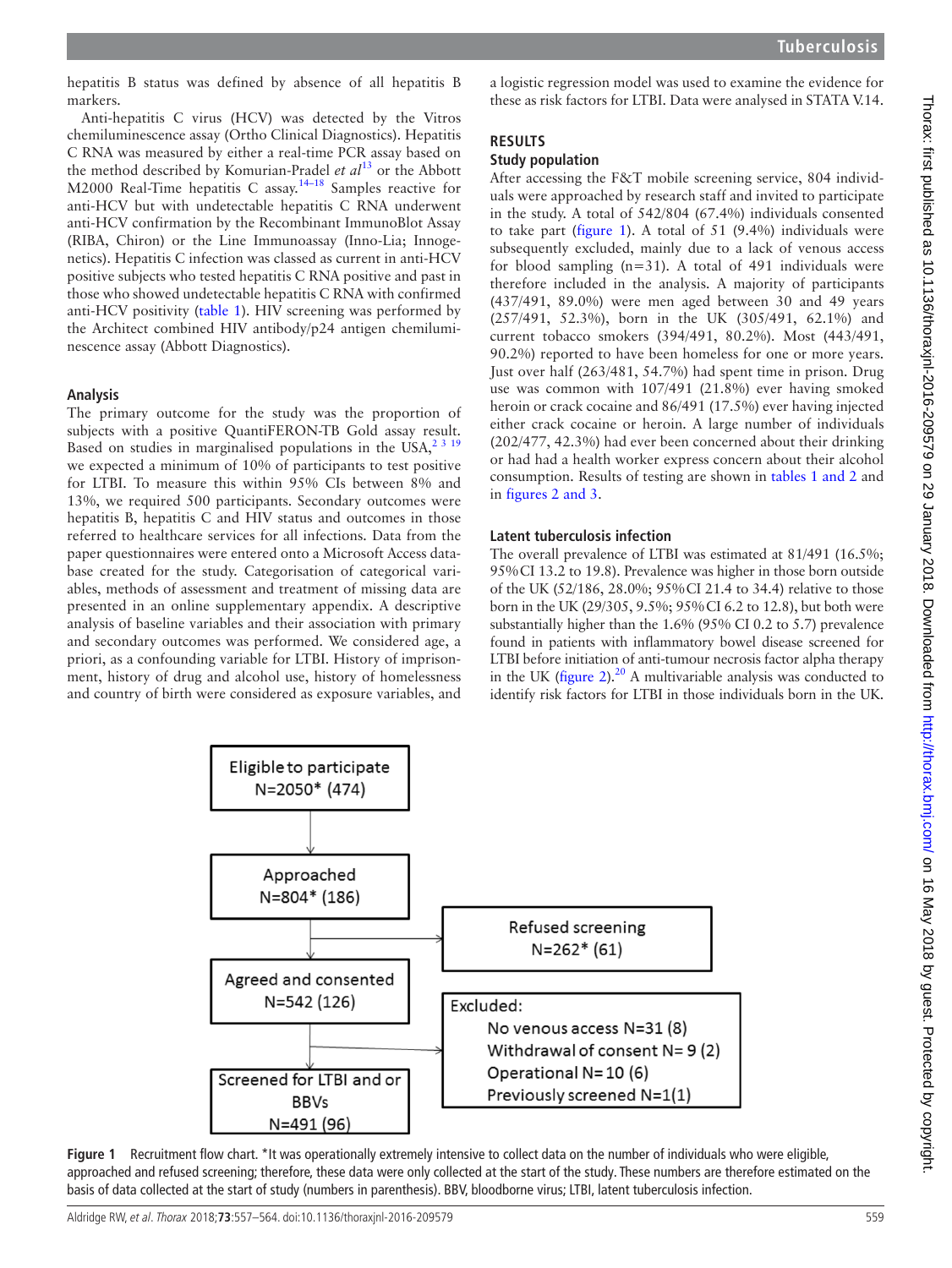| and C                                                              |     |                              |               |                 |               |                        |               |  |
|--------------------------------------------------------------------|-----|------------------------------|---------------|-----------------|---------------|------------------------|---------------|--|
|                                                                    | All | QuantiFERON-TB Gold positive |               | Hep B positive* |               | <b>Hep C positivet</b> |               |  |
|                                                                    | n   | n                            | $\frac{0}{0}$ | n               | $\frac{0}{0}$ | n                      | $\frac{0}{0}$ |  |
| All                                                                | 491 | 81                           | 16.5          | 58              | 11.9          | 64                     | 13.0          |  |
| Age (years)                                                        |     |                              |               |                 |               |                        |               |  |
| $18 - 29$                                                          | 69  | 8                            | 11.6          | $6\,$           | 8.7           | $\overline{3}$         | 4.3           |  |
| $30 - 49$                                                          | 257 | 39                           | 15.2          | 28              | 10.9          | 43                     | 16.7          |  |
| $50+$                                                              | 165 | 34                           | 20.6          | 24              | 14.5          | 18                     | 10.9          |  |
| Sex                                                                |     |                              |               |                 |               |                        |               |  |
| Female                                                             | 54  | $\overline{4}$               | 7.4           | 5               | 9.3           | $\overline{3}$         | 5.6           |  |
| Male                                                               | 437 | 77                           | 17.6          | 53              | 12.1          | 61                     | 14.0          |  |
| Born in the UK                                                     |     |                              |               |                 |               |                        |               |  |
| Yes                                                                | 305 | 29                           | 9.5           | 29              | 9.5           | 50                     | 16.4          |  |
| No                                                                 | 186 | 52                           | 28.0          | 29              | 15.6          | 14                     | 7.5           |  |
| Total time spent homeless                                          |     |                              |               |                 |               |                        |               |  |
| $<$ 1 year                                                         | 48  | $\,8\,$                      | 16.7          | $6\,$           | 12.5          | $\overline{4}$         | 8.3           |  |
| 1 year                                                             | 135 | 18                           | 13.3          | 16              | 11.9          | 13                     | 9.6           |  |
| 2-3 years                                                          | 141 | 28                           | 19.9          | 19              | 13.5          | 11                     | 7.8           |  |
| >3 years                                                           | 167 | 27                           | 16.2          | 17              | 10.2          | 36                     | 21.6          |  |
| Has ever spent time in prison                                      |     |                              |               |                 |               |                        |               |  |
| No                                                                 | 218 | 35                           | 16.1          | 27              | 12.4          | 12                     | 5.5           |  |
| Yes                                                                | 263 | 45                           | 17.1          | $30\,$          | 11.4          | $50\,$                 | 19.0          |  |
| Missing                                                            | 10  | $\mathbf{1}$                 |               | $\mathbf{1}$    |               | $\overline{2}$         |               |  |
| Illicit drug usage                                                 |     |                              |               |                 |               |                        |               |  |
| Neither                                                            | 298 | 44                           | 14.8          | 27              | 9.1           | 13                     | 4.4           |  |
| Has ever smoked heroin/crack                                       | 107 | $20\,$                       | 18.7          | 14              | 13.1          | 5                      | 4.7           |  |
| Has ever injected drugs                                            | 86  | 17                           | 19.8          | 17              | 19.8          | 46                     | 53.5          |  |
| Case currently smokes cigarettes                                   |     |                              |               |                 |               |                        |               |  |
| No                                                                 | 97  | 18                           | 18.6          | 10              | 10.3          | $\overline{2}$         | 2.1           |  |
| Yes                                                                | 394 | 63                           | 16.0          | 48              | 12.2          | 62                     | 15.7          |  |
| Participant or health worker ever<br>been concerned about drinking |     |                              |               |                 |               |                        |               |  |
| No                                                                 | 275 | 51                           | 18.5          | 30              | 10.9          | 24                     | 8.7           |  |
| Yes                                                                | 202 | 28                           | 13.9          | 25              | 12.4          | 36                     | 17.8          |  |
| <b>Missing</b>                                                     | 14  | $\overline{2}$               |               | 3               |               | $\overline{4}$         |               |  |

**Table 2** Baseline demographic and clinical characteristics for participants stratified by test results for latent tuberculosis infection and hepatitis B and C

\*Sum of current and past hepatitis B.

†Sum of current and past hepatitis C.

Note: HIV data not included to reduce risk of deductive disclosure. Hep, hepatitis.

There was evidence that a history of imprisonment was associated with an increased risk of LTBI (OR 3.49; 95%CI 1.10 to 11.04; P=0.018) after adjusting for age, length of time spent homeless and any illicit drug use ([table](#page-5-0) 3).

## **Bloodborne viruses**

Current hepatitis B as confirmed by HBsAg neutralisation was 7/489 (1.4%; 95%CI 0.4 to 2.5). A large proportion of participants (51/489, 10.4%; 95%CI 7.7 to 13.1) had evidence of past hepatitis B infection. The number of individuals who were non-immune to hepatitis B was 291/489 (59.5%; 95%CI 55.1 to 63.9) and was lower for those who had ever injected drugs (23/85, 27.1%; 95%CI 17.4 to 36.7; [figure](#page-4-1) 3). The majority of individuals who tested non-immune to hepatitis B (226/291, 77.7%) did not recall whether they had been previously

vaccinated, and 29/291 (10.0%) reported never having received vaccination. Overall, 120 (41.2%; 120/291) had spent time in a UK prison. Only four non-immune individuals reported being vaccinated against hepatitis B more than once.

Among a total of 64/491 (13.0%; 95%CI 10.0 to 16.0) subjects with anti-HCV seropositivity, 51 (10.4%; 95%CI 7.8 to 13.1) tested positive for hepatitis C RNA indicating current infection. The remaining 13 subjects (2.7%; 95%CI 1.2 to 4.1) showed confirmed anti-HCV reactivity in the absence of hepatitis C RNA, indicating a resolved infection. The number of individuals with past or current hepatitis C was higher in those who had ever injected drugs (46/86, 53.4%; 95%CI 42.4 to 64.3). However, those with no injecting drug history (12/405, 3.0%; 95%CI 1.3 to 4.6) had higher levels than the general population estimates in the UK  $(0.4\%)$ .<sup>21</sup> The highest risk of hepatitis C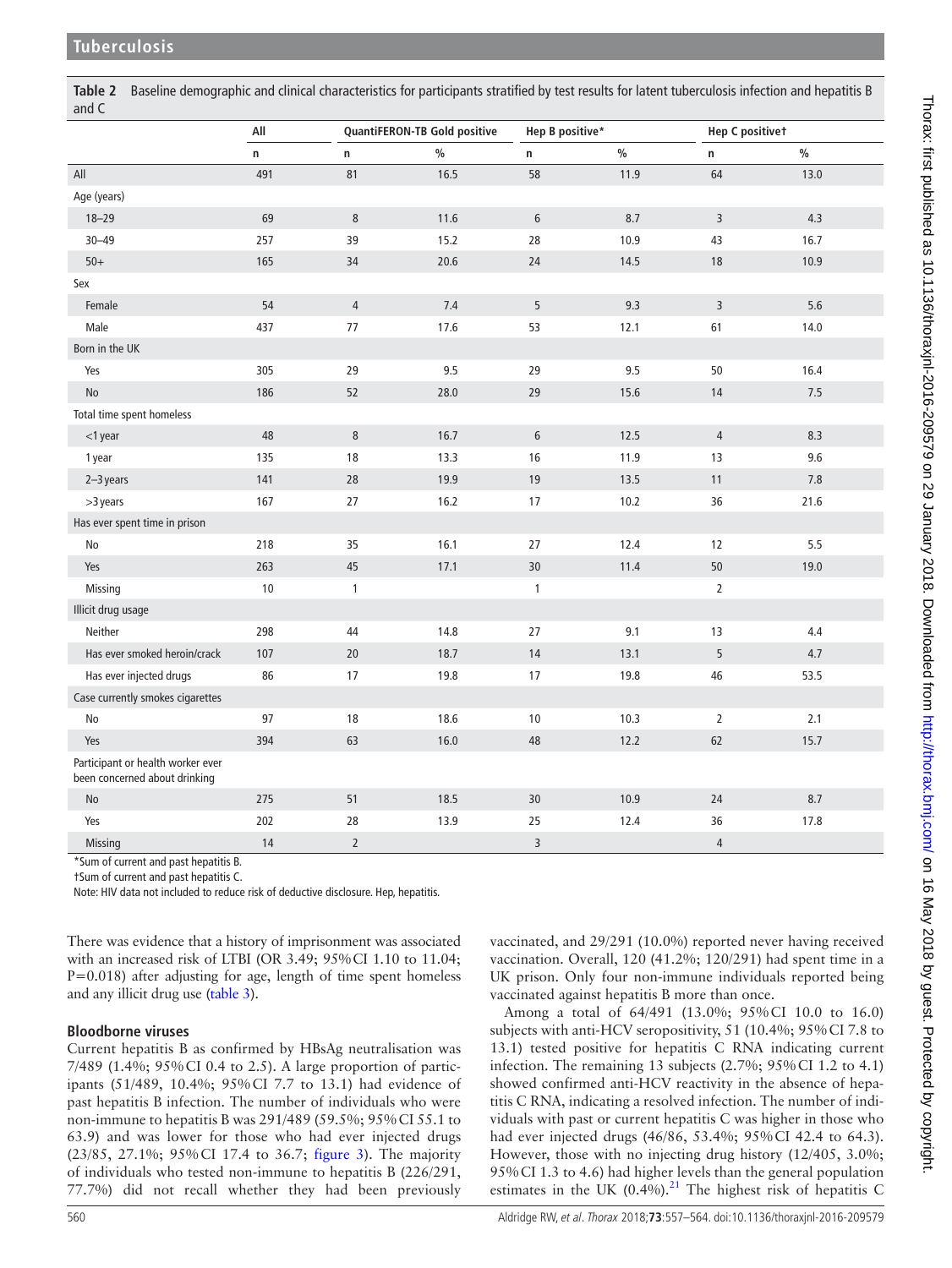

<span id="page-4-0"></span>**Figure 2** Prevalence of LTBI, hepatitis B and hepatitis C, compared with nationally representative samples. General population comparators taken from published sources: LTBI<sup>[20](#page-7-13)</sup>; hepatitis B<sup>[35](#page-7-15)</sup> and hepatitis C.<sup>21</sup> Hepatitis B and C results from current study were sum of current and past hepatitis B or C. Hep, hepatitis; IDU, injecting drug use; IGRA, interferon-gamma release assay; LTBI, latent tuberculosis infection.

was found in those individuals who had been injecting drugs for more than 10 years [\(figure](#page-5-1) 4), but there was already an increase in prevalence when comparing injecting for 2–9 years versus 1year or less. In those diagnosed with LTBI, the frequency of coinfection with either hepatitis B or hepatitis C (past or current) was 37.0% (95% CI 26.3 to 47.8), and coinfection with both hepatitis B and hepatitis C (past or current) was 16.2% (95% CI 9.7 to 24.7).

Prevalence of HIV seropositivity was 1.02% (95% CI 0.1 to 1.9), all cases were due to HIV-1 and all subjects were previously aware of their diagnosis.

## **Clinical management and outcome**

A total of 81 individuals had a positive LTBI test result, none of whom were coinfected with HIV. Three individuals who were diagnosed with LTBI after March 2012 and the introduction of



<span id="page-4-1"></span>**Figure 3** Immunity to Hep B across study and by history of IDU. \*Immune due to hepatitis B vaccination. Hep, hepatitis; IDU, injecting drug use.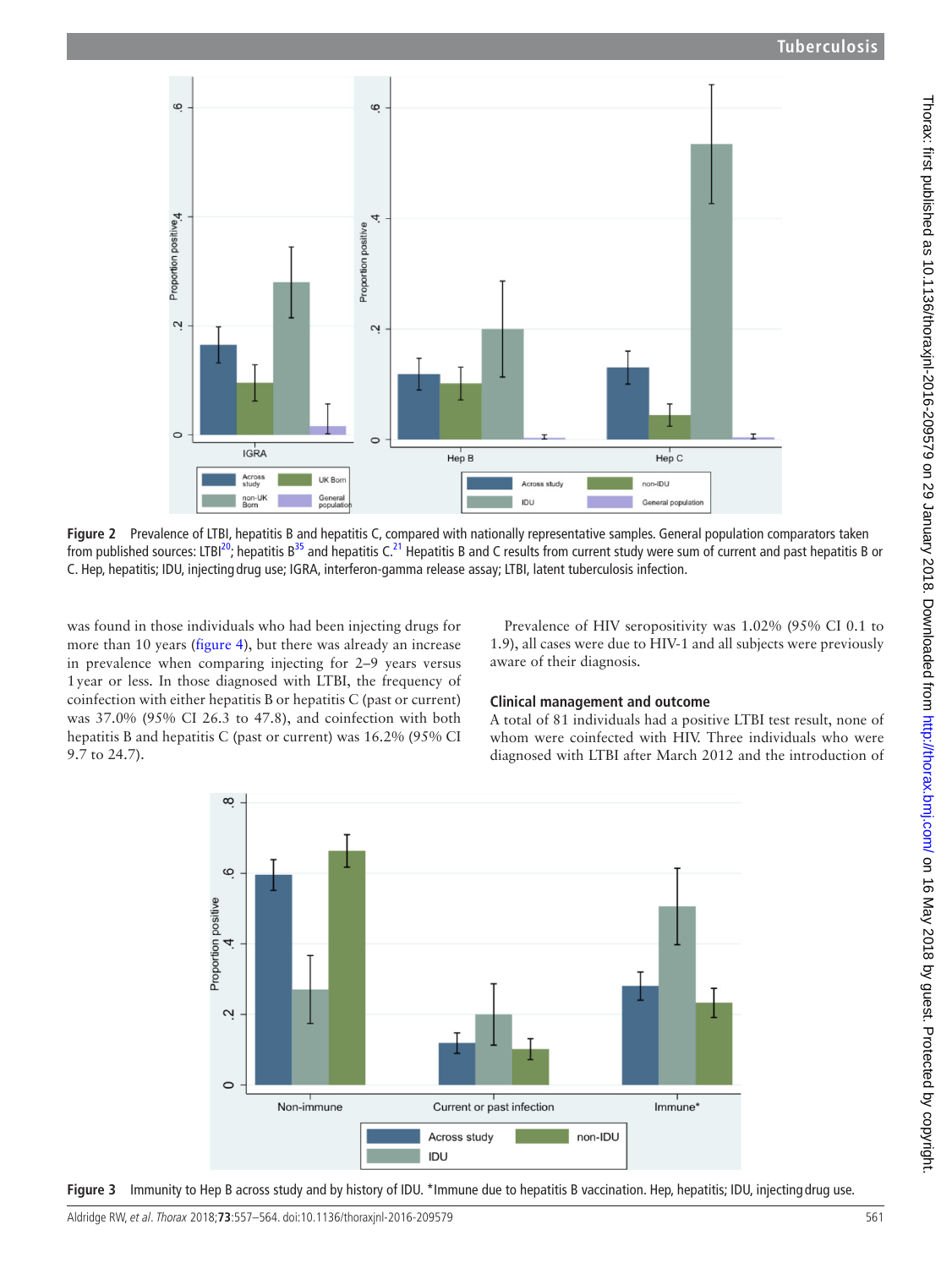<span id="page-5-0"></span>

| <b>Table 3</b> Logistic regression results of risk factors for latent |
|-----------------------------------------------------------------------|
| tuberculosis infection in UK-born homeless                            |

| <b>Risk factor</b>              | Univariable OR<br>(95% Cls) | <b>Multivariable OR</b><br>(95% Cls) | P value* |
|---------------------------------|-----------------------------|--------------------------------------|----------|
| Age                             |                             |                                      |          |
| $30$                            | 1.0                         | 1.0                                  |          |
| $30 - 49$                       | 1.36 (0.61 to 3.07)         | 0.69 (0.14 to 3.51)                  |          |
| $50+$                           | 1.98 (0.86 to 4.53)         | 2.04 (0.41 to 10.05)                 | 0.07     |
| Total time spent<br>homeless    |                             |                                      |          |
| $<$ 1 year                      | 1.0                         | 1.0                                  |          |
| 1 year                          | 0.77 (0.31 to 1.91)         | 0.32 (0.06 to 1.79)                  |          |
| $2-3$ years                     | 1.24 (0.52 to 2.94)         | 0.79 (0.18 to 3.44)                  |          |
| $>3$ years                      | 0.96 (0.41 to 2.29)         | 0.82 (0.20 to 3.32)                  | 0.43     |
| Has ever been to<br>prison      |                             |                                      |          |
| <b>No</b>                       | 1.0                         | 1.0                                  |          |
| Yes                             | 1.08 (0.67 to 1.75)         | 3.49 (1.10 to 11.04)                 | 0.018    |
| Illicit drug usage              |                             |                                      |          |
| Neither                         | 1.0                         | 1.0                                  |          |
| Has ever smoked<br>heroin/crack | 1.33 (0.74 to 2.37)         | 1.44 (0.49 to 4.22)                  |          |
| Has ever injected<br>drugs      | 1.42 (0.77 to 2.64)         | 2.65 (0.92 to 7.62)                  | 0.20     |

\*Likelihood ratio test; two indeterminate interferon gamma release assay results grouped with negative results.

updated NICE treatment guidelines were referred to local health services for chemoprophylaxis ([table](#page-5-2) 4). One subject declined referral, and at 12 months follow-up, the remaining two had disengaged with services and had not started treatment.

Among subjects with a current hepatitis B infection, all seven accepted a referral; 6 of 7 were seen at least once in specialist services, none of whom was deemed to require immediate antiviral therapy over 12 months following diagnosis.

<span id="page-5-2"></span>**Table 4** Outcomes of referral to clinical services for positive cases of latent tuberculosis, hepatitis B and hepatitis C

| <b>Outcome at 12 months</b>                | LTBI positive<br>n (%) | <b>HBV</b> positive<br>$n$ (%) | <b>HCV</b> positive<br>$n$ (%) |
|--------------------------------------------|------------------------|--------------------------------|--------------------------------|
| Diagnosed and eligible for<br>referral     | 3(100.0)               | 7(100.0)                       | 51 (100.0)                     |
| Treatment started                          |                        |                                |                                |
| On treatment                               | 0(0)                   | 0(0)                           | 1(2.0)                         |
| Completed treatment                        | 0(0)                   | 0(0)                           | 1(2.0)                         |
| Incomplete treatment                       | 0(0)                   | 0(0)                           | 0(0)                           |
| Engaged with services, no<br>treatment     |                        |                                |                                |
| Seen, discharged, no<br>treatment required | 0(0)                   | 6(85.7)                        | 0(0)                           |
| Under review, no<br>treatment at present   | 0(0)                   | 0(0)                           | 19 (29.4)                      |
| No engagement with services                |                        |                                |                                |
| DNA, discharged/LFU                        | 2(66.6)                | 1(14.3)                        | 28 (49.0)                      |
| Declined referral                          | 1(33.3)                | 0(0)                           | 2(3.9)                         |
|                                            |                        |                                |                                |

DNA, did not attend; HBV, hepatitis B virus; HCV, hepatitis C virus; LFU, lost to follow-up; LTBI, latent tuberculosis infection.

Among the subjects with current hepatitis C infection, 49/51 (96.1%) subjects accepted a referral to specialist services. Two patients initiated interferon-based treatment (3.9%; 2/51) with one having completed treatment and one still on treatment at 12 months follow-up. A further 19 (37.3%; 19/51) subjects were seen at least once over 12 months of follow-up and remained under review in the absence of treatment; 28 (54.9%; 28/51) individuals were lost to follow-up after referral.

## **Discussion**

This study demonstrates a burden of latent tuberculosis and BBV infections in a London homeless population at levels that are substantially higher than the general population. Although, we found that the greatest risk of LTBI was in those born outside



<span id="page-5-1"></span>**Figure 4** Risk of hepatitis B and C with increasing time of injecting drug use.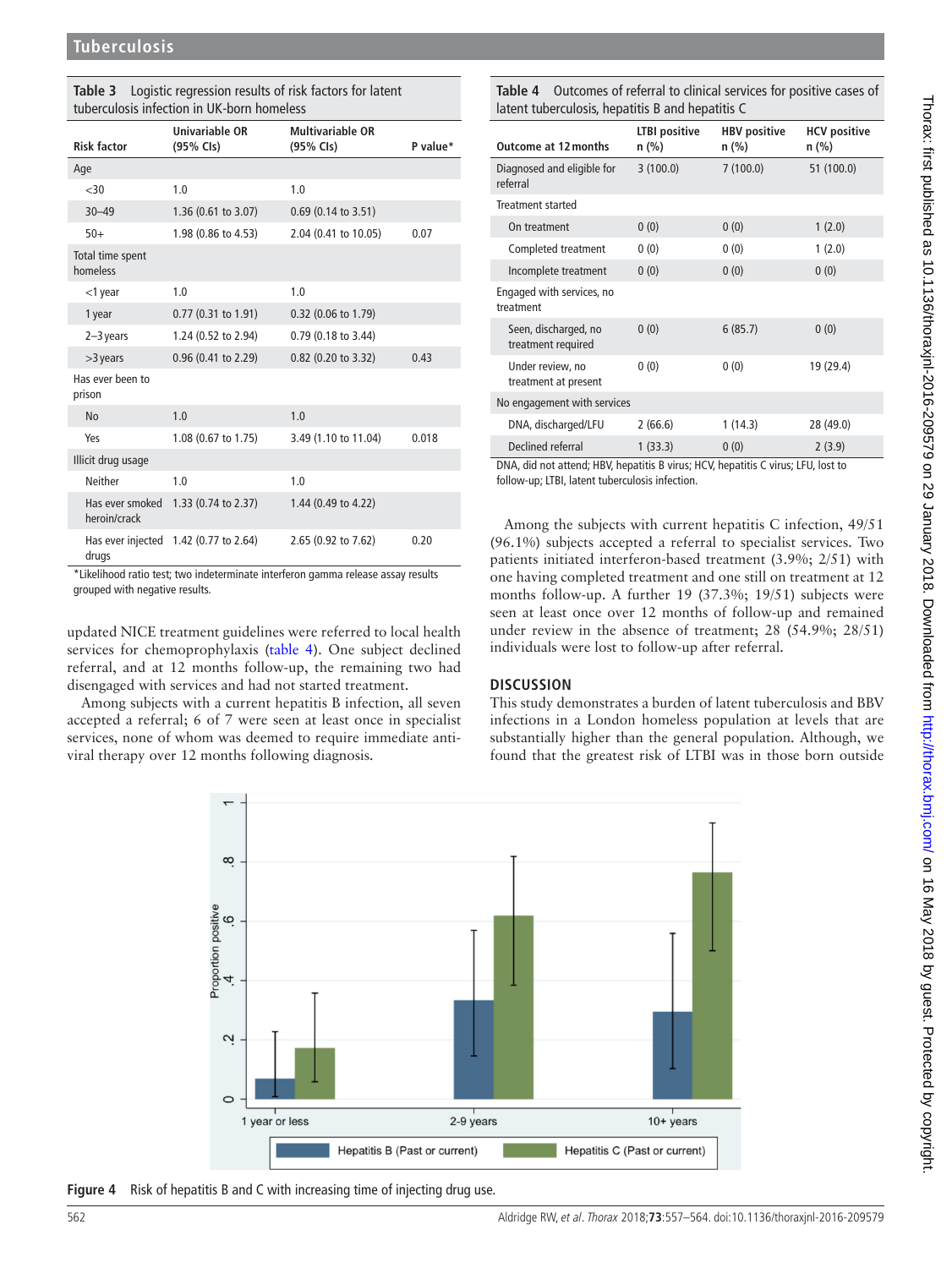the UK, around 10% of UK-born homeless adults were infected. UK-born individuals with a history of imprisonment had more than three times the risk of LTBI compared with other UK-born participants. During the study, referral rates for treatment for LTBI were low due to the criteria in operation at the time. Under new 2016 NICE guidelines, $^{22}$  all those with a positive test aged up to 65 years would be referred for treatment. Therefore, instead of three people (4%; 3/81) being referred, 76 (93.8%; 76/81) would now be eligible for treatment.

Significantly higher levels of current and past hepatitis B were seen in this study compared with the general population (1.4% and 10.4%, respectively). A history of hepatitis B vaccination was higher in those reporting a history of injecting drug use, possibly as a result of targeted vaccination in this population, but there remained a substantial proportion of this homeless population who were non-immune and who would benefit from vaccination. The levels of hepatitis B are particularly important to address in this population given the risk of onward transmission due to poor living conditions and low immunisation levels. No patients were initiated on treatment; however, this is not necessarily unexpected given the prolonged clinical assessment (typically 2–3 appointments spaced out by a few months) required before treatment initiation for hepatitis B.

At 13%, the prevalence of hepatitis C infection was high. This was substantially increased in participants reporting injecting drug use, but even those without such a history had higher levels than the general population. Engagement with health services was poor in those diagnosed with current hepatitis C infection, with just over half of those referred either not attending appointments or being lost to follow-up. In only a minority of those referred was antiviral therapy initiated within 12 months. Until recently, hepatitis C care in general has been characterised by a small number of treatment initiations relative to the number of people needing and accessing care. $^{21}$  $^{21}$  $^{21}$  The introduction of interferon-free regimens of short duration (typically 12 weeks) has the potential to improve engagement with care in this vulnerable population, but the impact remains to be formally investigated. In individuals diagnosed with LTBI, coinfection with either hepatitis B or C (past or current) was high at 37.0%, as was coinfection with both hepatitis B and C at 16.2%. The implications of this for LTBI treatment and risk of hepatotoxicity need to be carefully considered.

There were several strengths to our study including the sample size achieved in a population that is typically described as 'hard-to-reach'. We managed to recruit a large number of participants as a result of long established links with homeless services (through F&T). The questionnaires used for the collection of self-reported risk factor data were developed and piloted with the target population and were improved on the basis of feedback.

Due to the nature of the population and the fact that this study was conducted alongside a busy NHS clinical service, we were not able to use a formal sampling framework for the recruitment of patients and so used convenience sampling. The requirement for individuals to be able to consent meant that our results do not include individuals who were intoxicated (by drugs or alcohol) and, therefore, is likely to under-represent those at highest risk of BBV infection.

Although it was not possible to collect data on individuals unable to consent or who were approached for screening and refused to take up the offer, the homeless population in this study included a high proportion of previous rough sleepers and people with either current or previous high-risk drug and harmful and hazardous alcohol use. Men are over-represented

among homeless hostel residents, and the populations sampled are broadly demographically comparable to homeless populations nationally according to F&T data collected from extensive screening outside London, and Homeless Link's health needs audit. $^{23}$  $^{23}$  $^{23}$  We did not ask for a self-reported history of contact tracing or previous active disease as, based on our experience of the provision of health support to this population, we did not believe that these data would be reliable. The number of cases with previous active disease would be likely to be very small due to the study sample size.

We are not aware of other published data estimating the prevalence of LTBI in a large representative homeless population in the UK. Previous studies in other high-income countries (including Italy, Japan, South Korea and USA) have reported LTBI prevalence in homeless populations and found rates varying from  $16\%$  to  $75.9\%$ .<sup>[3 16–18 24](#page-7-18)</sup> Comparability with our findings is complicated by highly heterogeneous populations, differences between studies, including definition of homelessness used, eligibility criteria, uptake and the test used to diagnose latent tuberculosis.

A recent systematic review and meta-analysis of active tuberculosis and BBVs in homeless populations internationally found that the prevalence of hepatitis C virus infection ranged from 3.9% to 36.2% and for HIV from 0.3% to 21.1%.<sup>[15](#page-7-19)</sup> None of the studies testing for HIV were conducted in the UK, but one hepatitis C study, which recruited homeless individuals from shelters, special projects and medical centres in Oxford, found 26.5% of individuals positive using oral fluid testing. $^{25}$ 

Our results highlight the potential value of early intervention for prevention given the increasing risk of BBVs associated with greater length of time injecting drugs. Every opportunity should therefore be taken to maximise vaccination uptake including improving healthcare interventions to those in prison. This finding is consistent with our previous work demonstrating the inverse care law with respect to influenza vaccination.<sup>[26](#page-7-21)</sup> Our data demonstrated that homeless people's eligibility for influenza vaccination due to clinical risk factors was 38.9% compared with 13.0% of the general population, but only 23.7% of those eligible were vaccinated compared with national levels of 53.2%. Given this unmet need, we believe that there is a strong rationale for offering universal provision of hepatitis B vaccination to homeless people through existing services engaged with this group.<sup>27</sup> Individuals who tested HBsAg positive generally maintained links with services after referral, whereas those diagnosed with hepatitis C infection showed suboptimal retention in care. Further studies are required to determine whether expanded availability of interferon-free regimens of short duration will increase engagement in this population.

Homelessness has increased dramatically in the UK since 2010, and the number of people seen rough sleeping has doubled nationally.<sup>28,29</sup> These populations represent the extreme end of health inequalities in high-income countries and experience a high burden of preventable morbidity and mortality from infectious and non-infectious diseases.<sup>30</sup> <sup>31</sup> Our study demonstrates for the first time the high prevalence of undiagnosed LTBI and hepatitis B and C, in homeless populations in the UK and a large unmet need for hepatitis B vaccination. Our findings also clearly illustrate the requirement for intensive case management and ongoing support to ensure that testing can translate into treatment opportunities. The very high rates of coinfection demonstrated highlight the importance of service integration through combined testing and treatment pathways.<sup>[32](#page-7-25)</sup> NICE now recommends that persons accessing targeted mobile radiology should be offered tests for BBV, $^{22}$  $^{22}$  $^{22}$  and our data provide